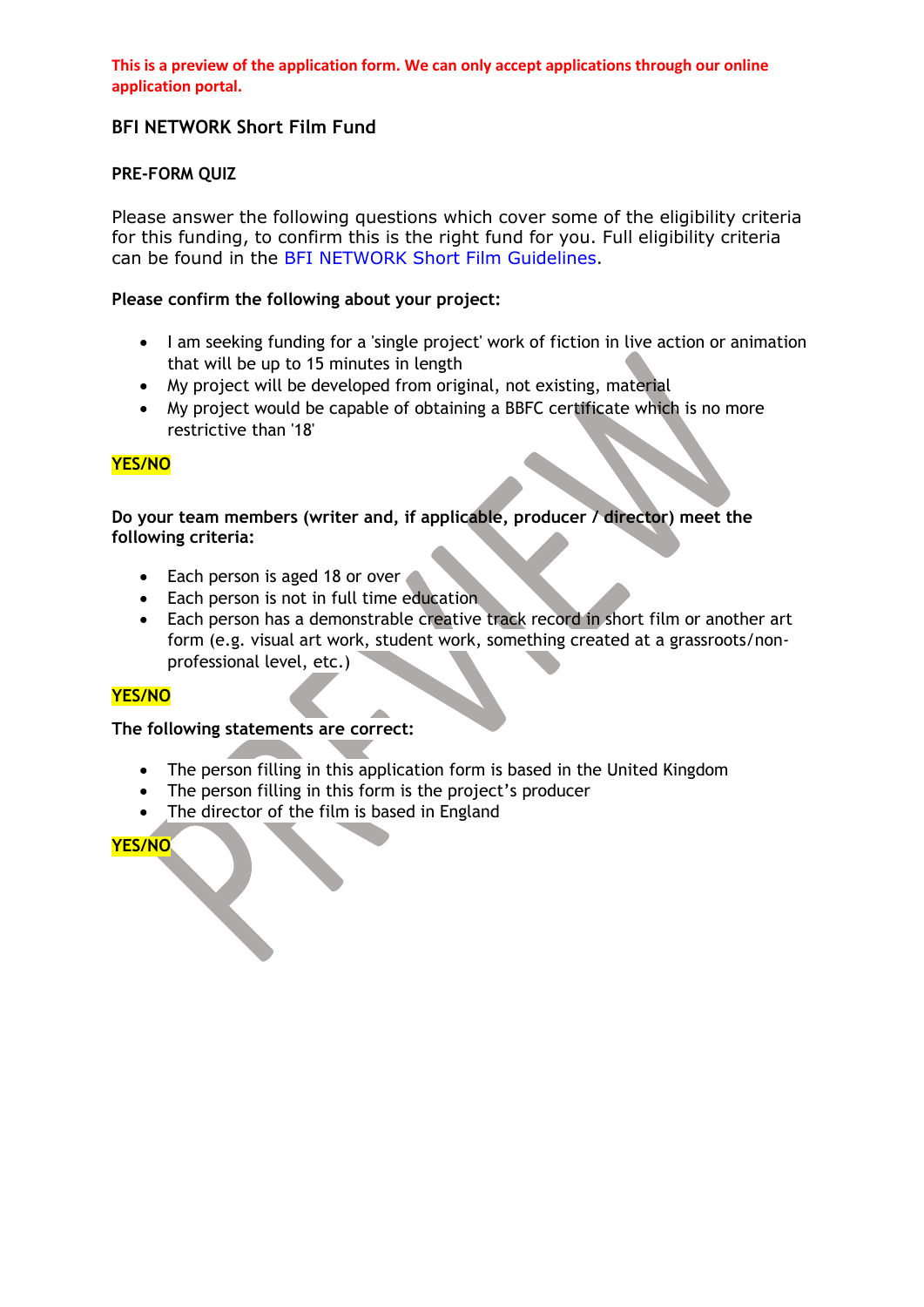## **WELCOME**

You are about to begin an application to the **BFI NETWORK Short Film Fund**.

Please read the guidelines before submitting your application. You can view the guidelines by clicking on the link above.

Please click on the tabs at the top of the page to navigate through the form. If you have any problems you can contact us by clicking on the 'Contact' link above.

To view your in-progress and submitted applications, please click on the 'Account' link above. Your account is linked with the email address that you used to access this form. You can also delete any in progress applications that you do not want to submit.

Before you submit your application, please can you complete our [BFI Equality](https://www.grantrequest.co.uk/SID_106?SA=SNA&FID=35256)  [Monitoring Form,](https://www.grantrequest.co.uk/SID_106?SA=SNA&FID=35256) which is a requirement of our funding.

Please tick to confirm that you have submitted the BFI Equality Monitoring Form for this project:

### Yes/No

To start your application, please proceed to the next page.

## **APPLICANT**

#### Company Name

This should be the name of the company you would like to run the production through and who will hold the rights to the short film.

If you are not using a production company, please list your legal name (i.e. as it appears on your passport).

Company Number (if applicable)

Legal registration number

Please provide a link to your organisation's page on the [Companies House](https://beta.companieshouse.gov.uk/search/companies) website (if applicable)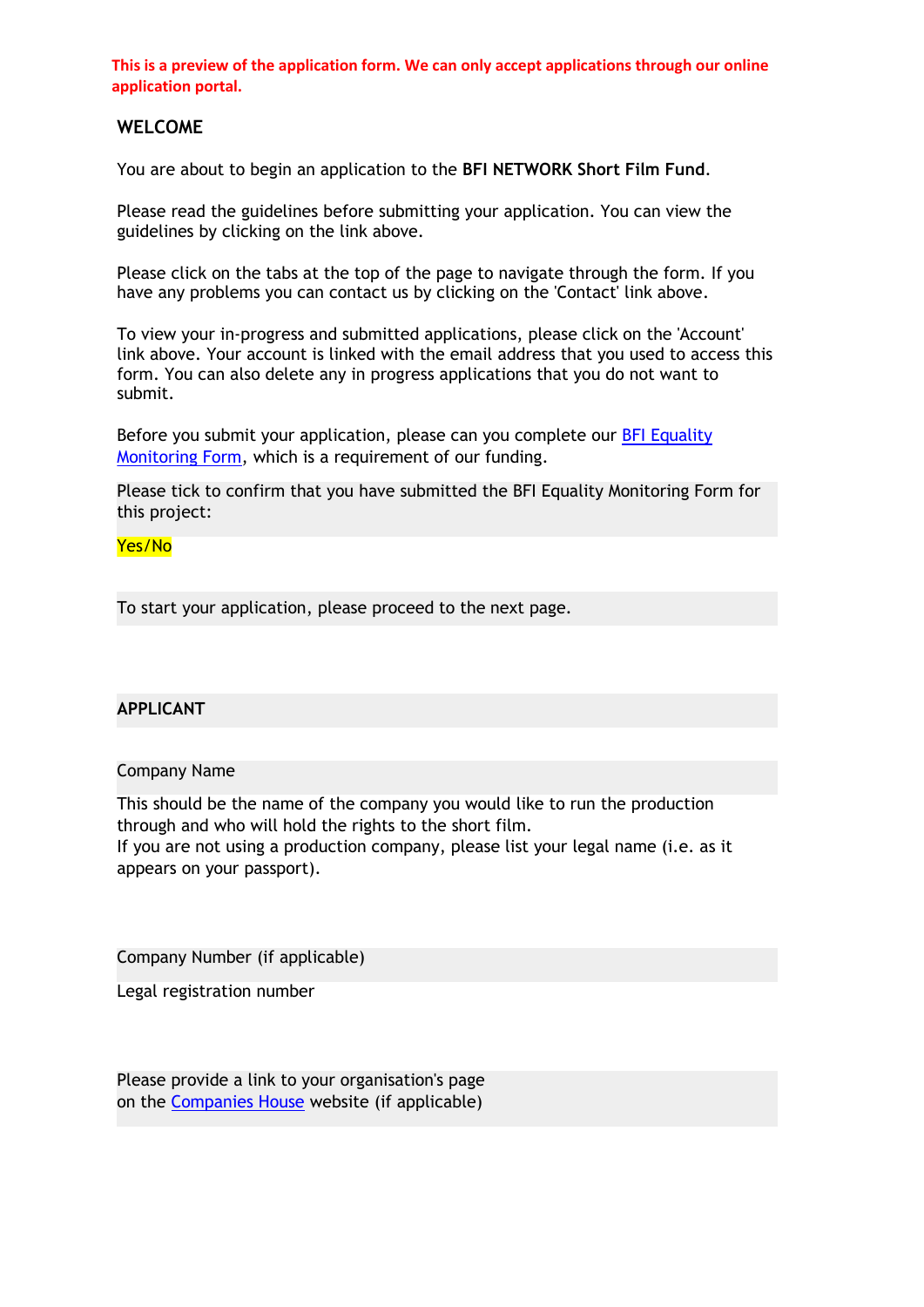Organisation's trading name (if applicable)

**CONTACT DETAILS**

First Name

Last Name

Job Role/Title

Will you be the lead producer?

Telephone

Email

Street Address

Town/City

**County** 

Postcode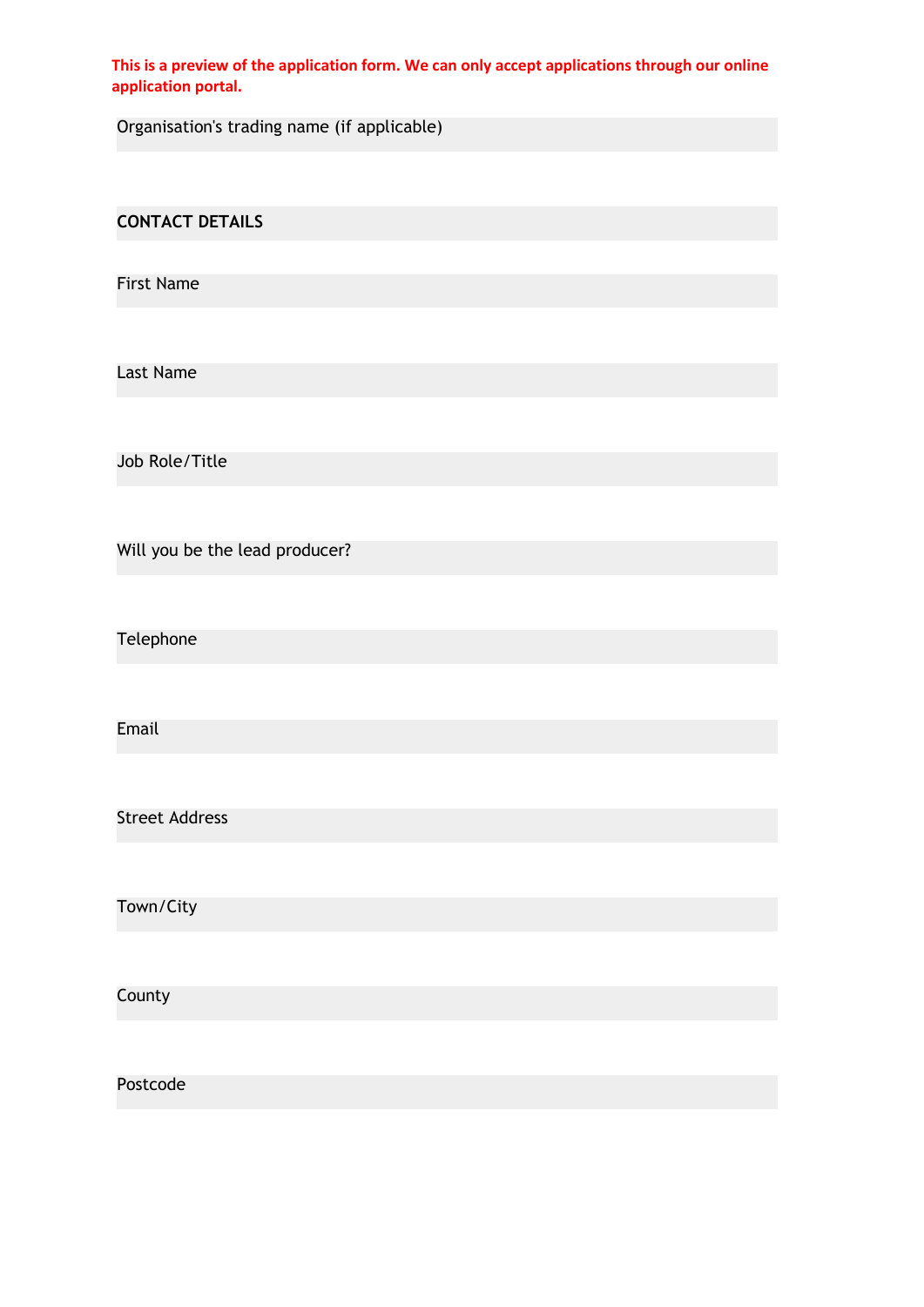If you have any specific communication needs, please tell us what they are:

Text phone

Yes/No

Sign language

Yes/No

Other (please specify below)

Yes/No

### **GEOGRAPHICAL LOCATIONS OF TEAM**

Please note if you have co-writers, co-directors or co-producers, you can only select one region per role.

Location in which the project's director is based

Please confirm the director's postcode

Location in which the project's producer is based

Location in which the project's writer is based

Once you have completed this section, please proceed to the next page.

# **TEAM**

In this section please briefly detail credits and relevant experience in film or any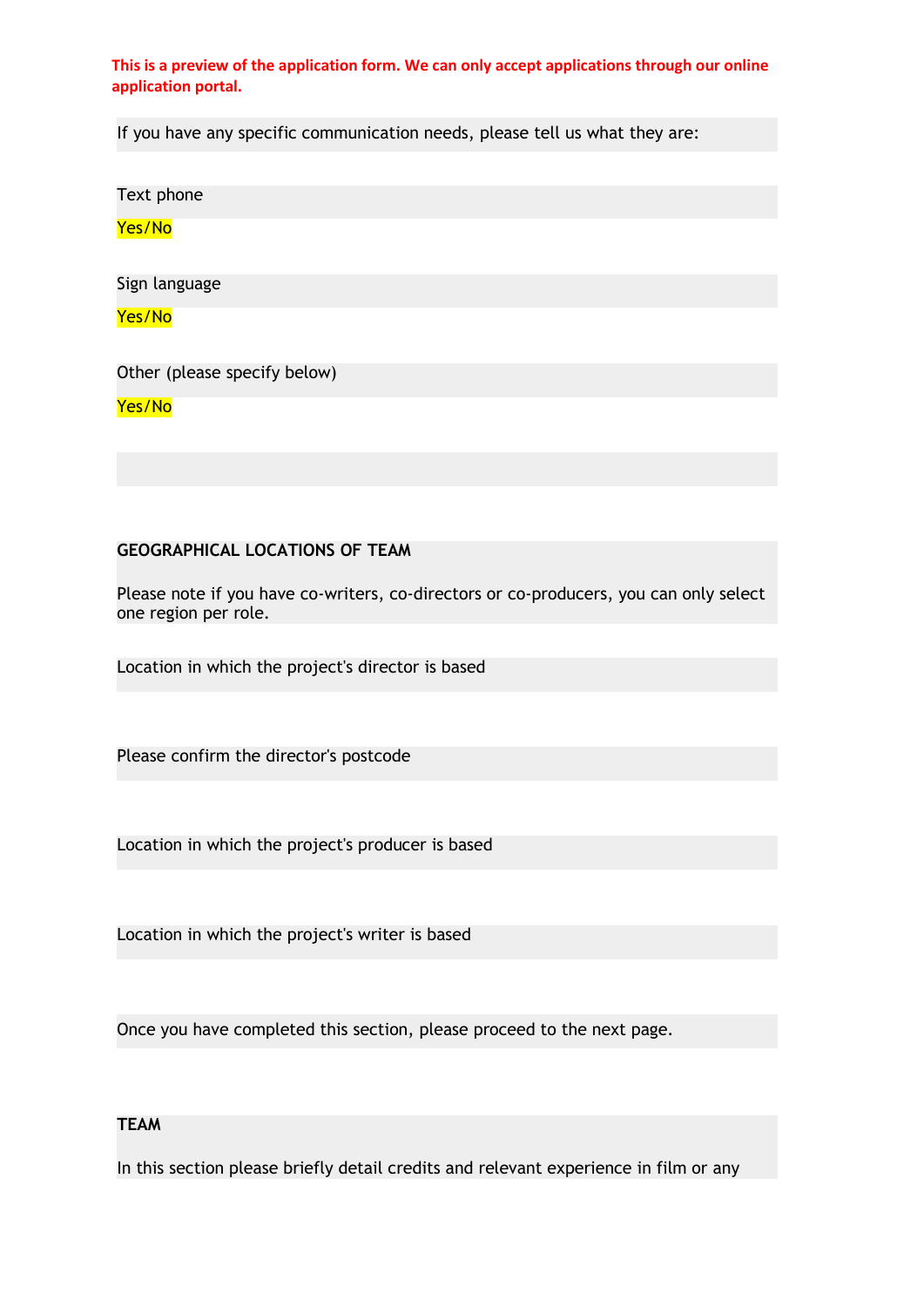other medium for your core team members. Please state whether projects are completed or in development. If you have co-writers, co-directors or co-producers, please provide their names and CV summaries in the boxes provided.

Name(s) of Producer(s)

CV summary

Name(s) of Writer(s)

Email(s) of Writer(s)

CV summary

Writer's agent/agency (if applicable)

Name(s) of Director(s)

Email(s) of Director(s)

CV summary

Director's agent/agency (if applicable)

Once you have completed this section, please proceed to the next page.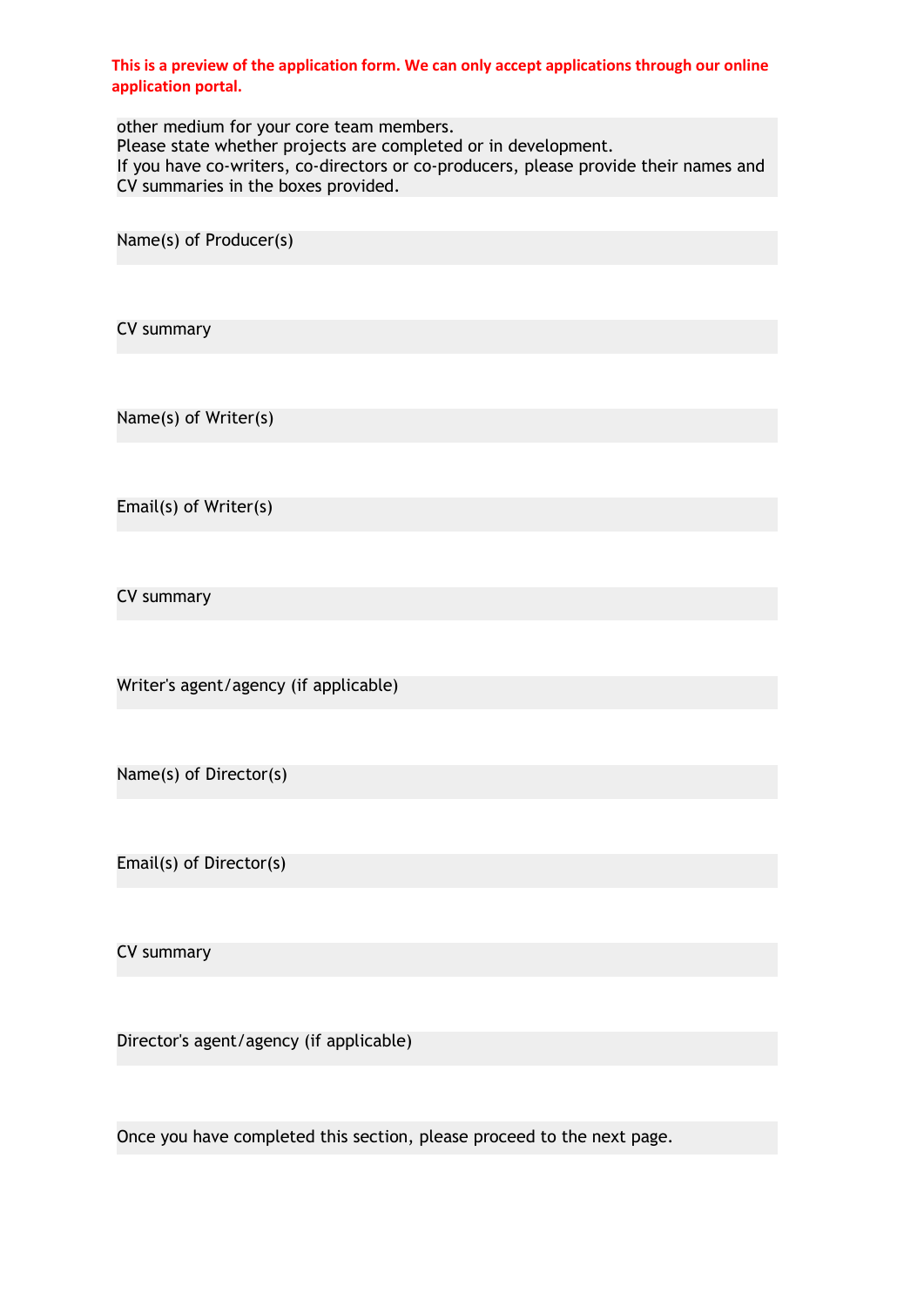## **PROJECT**

Please tell us about your ideas and aspirations for your short film.

Project Title/Working Title

Project Logline

Genre

Tick all that apply

Other (please detail)

#### Story

Please give us a brief description of your story. If you want to, you can provide a video answer to this question via a link.

# Creative Vision

Why do you want to tell this story? If you want to, you can provide a video answer to this question via a link.

### Director's Statement

This should be written by your director and state the ambitions for the film, how it connects with the director's

career aspirations and any specific information you would like to highlight about how the film will be created.

For example you might consider:

- □ Why do you want to make this film and why now?
- □ Where does this film sit within your body of work?
- □ What will you do next? / What are your aspirations beyond this project?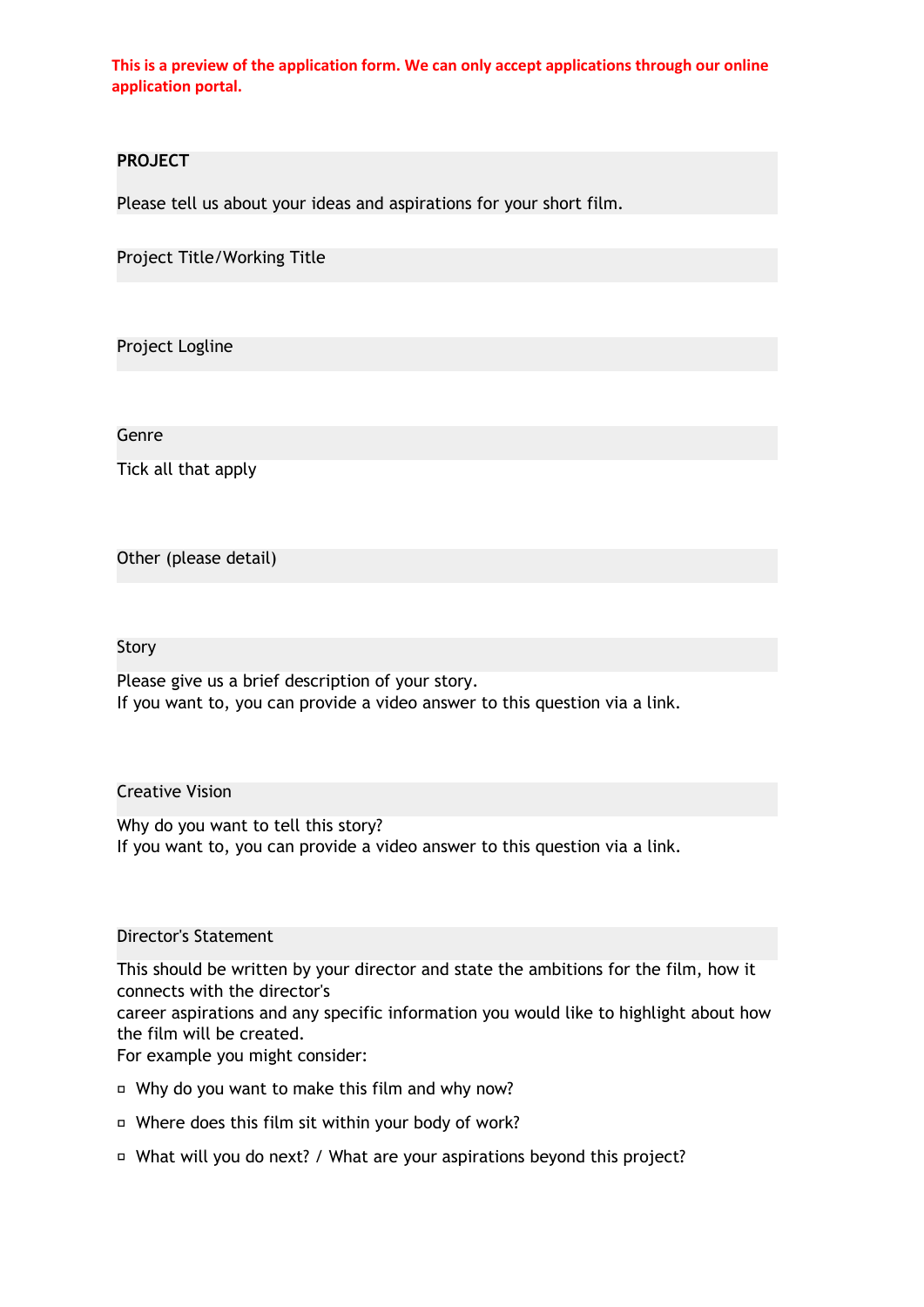Production Proposal

Please describe the production plans you have at this stage - this might include your intended crew, shooting

plans, any specific challenges you envisage and other relevant information.

Proposed shoot dates and duration:

### Environmental Impact

Tell us here about your plans to make an environmentally responsible film. How will you work in a way that minimises the contribution of your project to climate change and its impact on the environment? Please note that you'll be required to do a [BAFTA albert carbon footprint](https://wearealbert.org/carbon-calculator-and-production-certification/)  [calculation](https://wearealbert.org/carbon-calculator-and-production-certification/) for your film, pre– and –post production.

Is your project an adaptation of existing material?

i.e. is it based on the work of someone who is *not* the writer of the short film script

If you would like to receive feedback on your project, in the event that your application for funding is unsuccessful, please tick this box.

# Yes/No

Feedback is given in the spirit of constructive comment and owing to the high level of applications we receive

we will not be able to enter into dialogue about the project and its further development.

### **PREVIOUS APPLICATIONS**

If you have previously applied to the BFI NETWORK Short Film Fund for this project, please tick this box.

No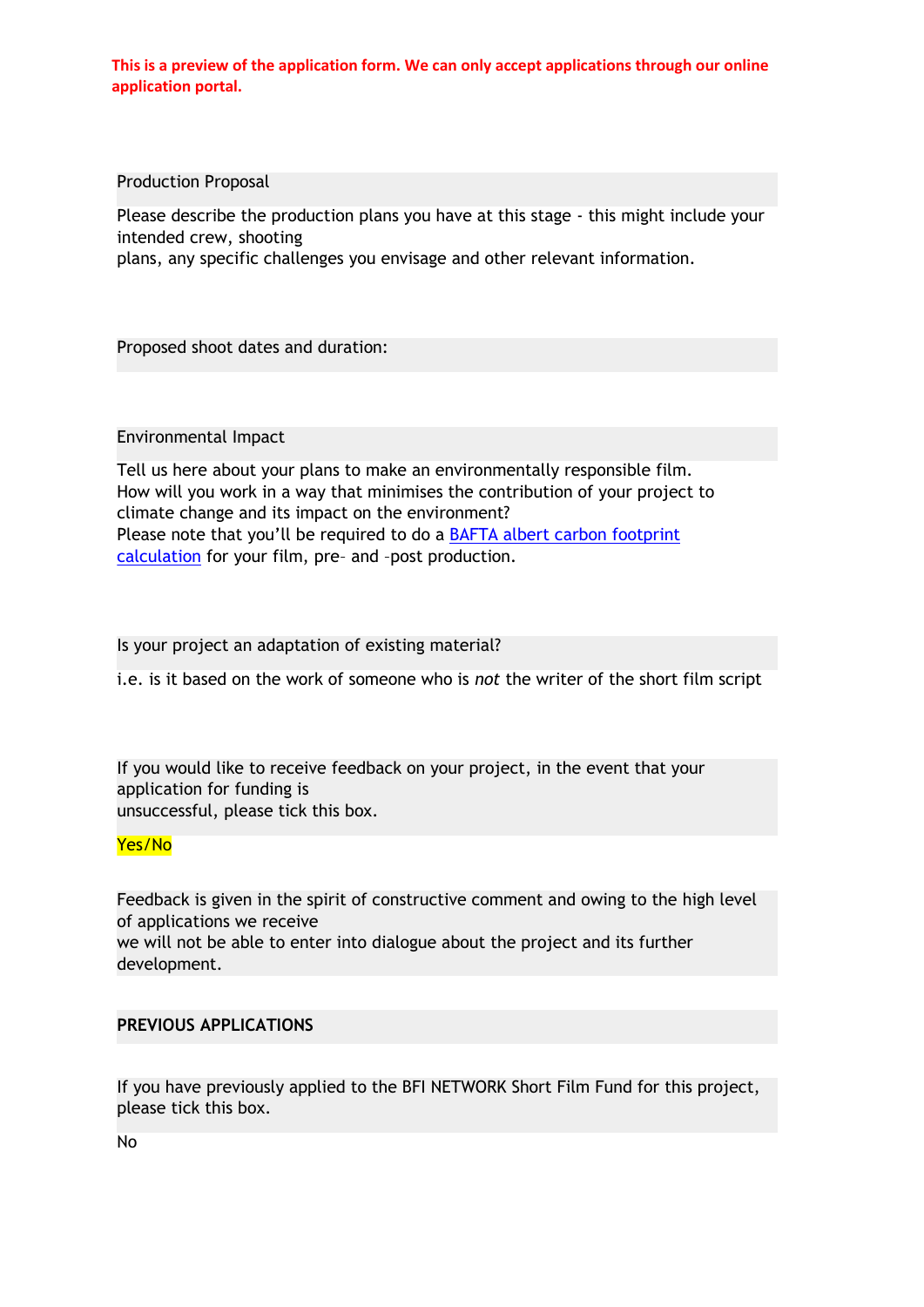If yes, please detail the changes to the project since your previous application.

Have you previously submitted a funding application for this project (which has been approved or declined)

to any of the following BFI partners? Please tick all that apply.

This is to enable us to understand your project progress to date.

If you are a graduate of the BFI Film Academy, please tick this box

## Yes/No

How did you hear about BFI NETWORK funding?

Please provide any further details here

# **OTHER PROJECTS**

Do you or any of your team have another application or live project with any BFI Fund at present?

If so, please select the fund.

What is the title/working title of your application or live project?

What is the status of your live project?

Once you have completed this section, please proceed to the next page.

# **BFI DIVERSITY STANDARDS**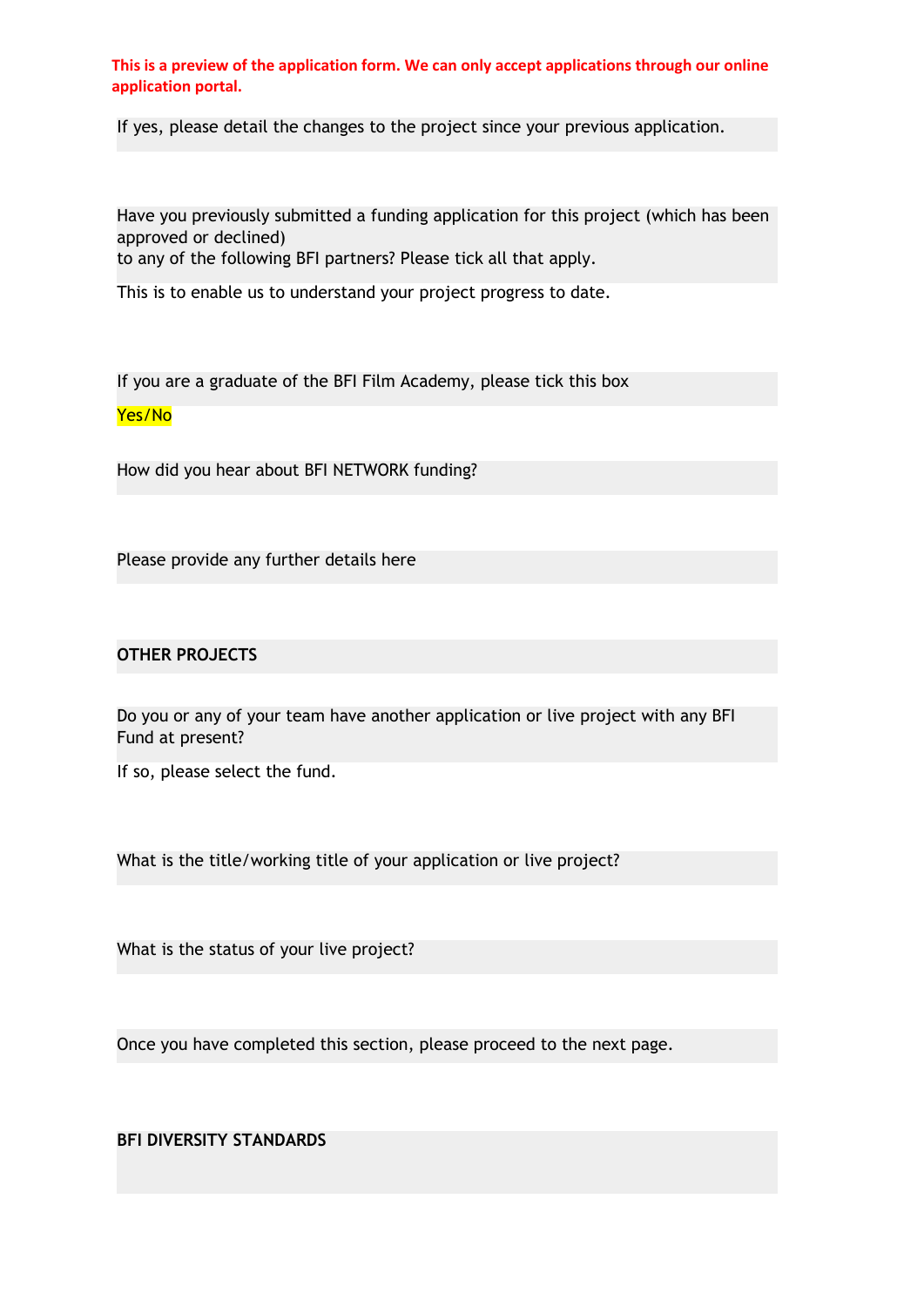At BFI NETWORK, we are committed to increasing the diversity of the film industry and bringing under-represented voices to the screen.

In this section, please briefly outline how your project will engage with the aims of the [BFI Diversity Standards.](https://www.bfi.org.uk/inclusion-film-industry/bfi-diversity-standards)

We expect you to engage with at least two of the four standards below. If leaving one or two sections blank, please write N/A in the box. You can provide responses in a bullet list format.

# **STANDARD A: ON-SCREEN REPRESENTATION, THEMES AND NARRATIVES**

## **STANDARD B: CREATIVE LEADERSHIP AND PROJECT TEAM**

You are not being asked to identify individuals by name.

## **STANDARD C: INDUSTRY ACCESS AND OPPORTUNITIES**

You are not being asked to identify individuals by name.

# **STANDARD D: AUDIENCE DEVELOPMENT**

Once you have completed this section, please proceed to the next page.

### **FINANCE**

Please provide headline information about your budget here and include the budget itself, including a production calendar with provisional shoot dates, as an attachment at the end of the application form.

You should refer to the Finance section of the Short Film Guidelines to inform the information you provide.

Amount being requested from BFI (£)

Please do not include any currency symbols or separators

Estimated total production budget (£)

Please do not include any currency symbols or separators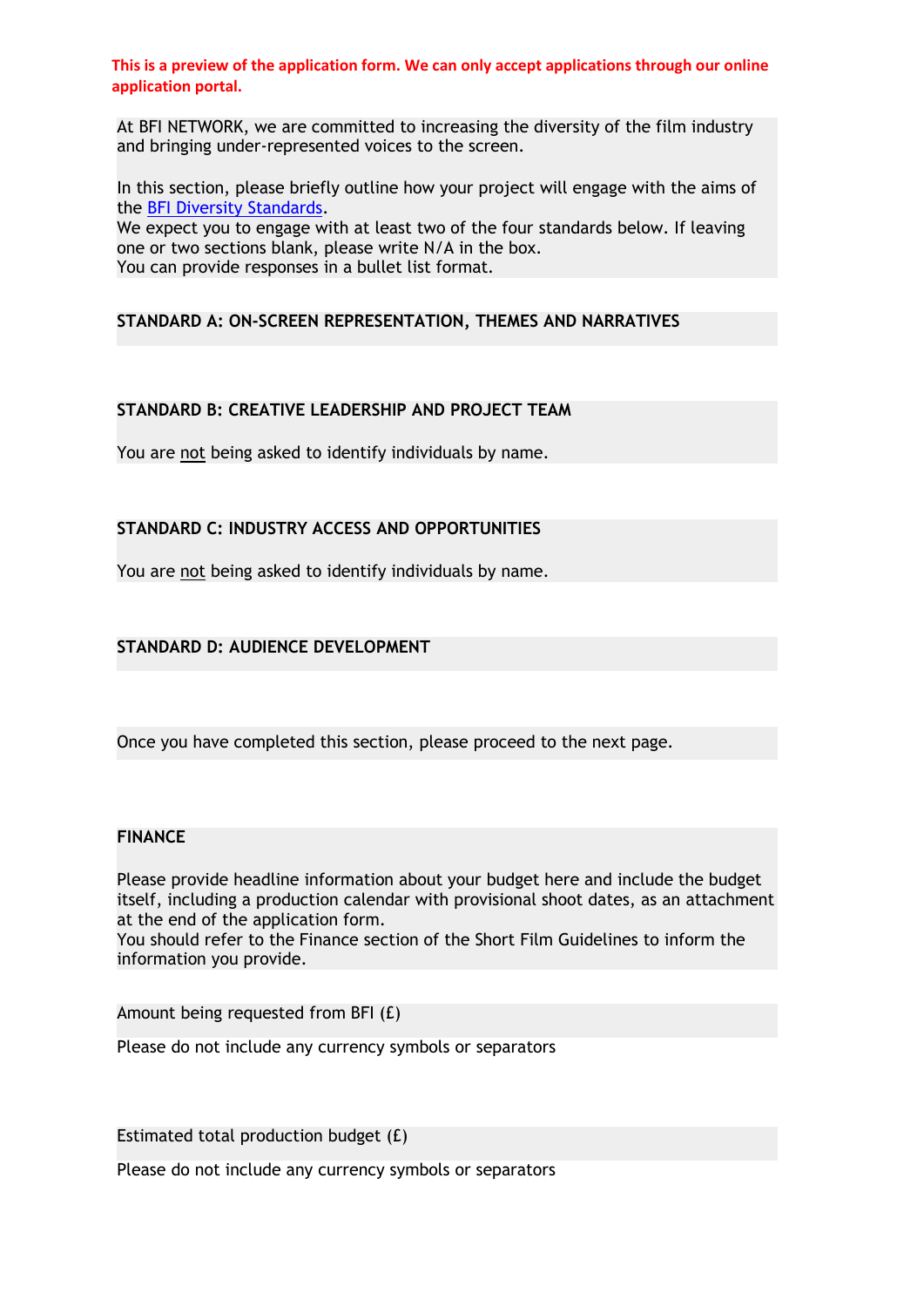Do you have any financial partners/co-funding for your short film at this stage?

If yes, please provide details below using the following format: Source (the financial partner) / Amount (sterling) / Secured (Yes or No) If not, please enter 'No' in the box below.

Please take note of the deadline on our website for securing additional finance (if needed).

If you are applying for access support costs and consequently your request to us exceeds £15,000, please tick this box. Please also provide further detail on these costs on the following question.

## Yes/No

Please provide any further relevant information about your project budget.

If the cost of your short film exceeds the amount you are requesting from the BFI and you haven't yet secured these funds, please detail your plans for raising these funds here.

Once you have completed this section, please proceed to the next page.

# **SUPPORTING MATERIALS**

Please provide links to examples of previous work from your writer, director and producer.

Where you are providing viewing links (e.g. to short films), please ensure any passwords are provided below.

Alternatively, you can attach examples of previous work at the next section of this form – please provide notes below outlining where you have done this.

## Director's previous work

Please provide up to a maximum of 3 links to the director's previous work, along with some brief context as to why you've included each link: i.e. the work is similar in tone to that of the proposed project, or perhaps they learnt something specific on one of the films, or made a mistake they would like to work on in their next film.

This should be the work which you feel is most relevant to supporting this application.

**Please note we may not watch every link shared so please place the most relevant work first on the list.**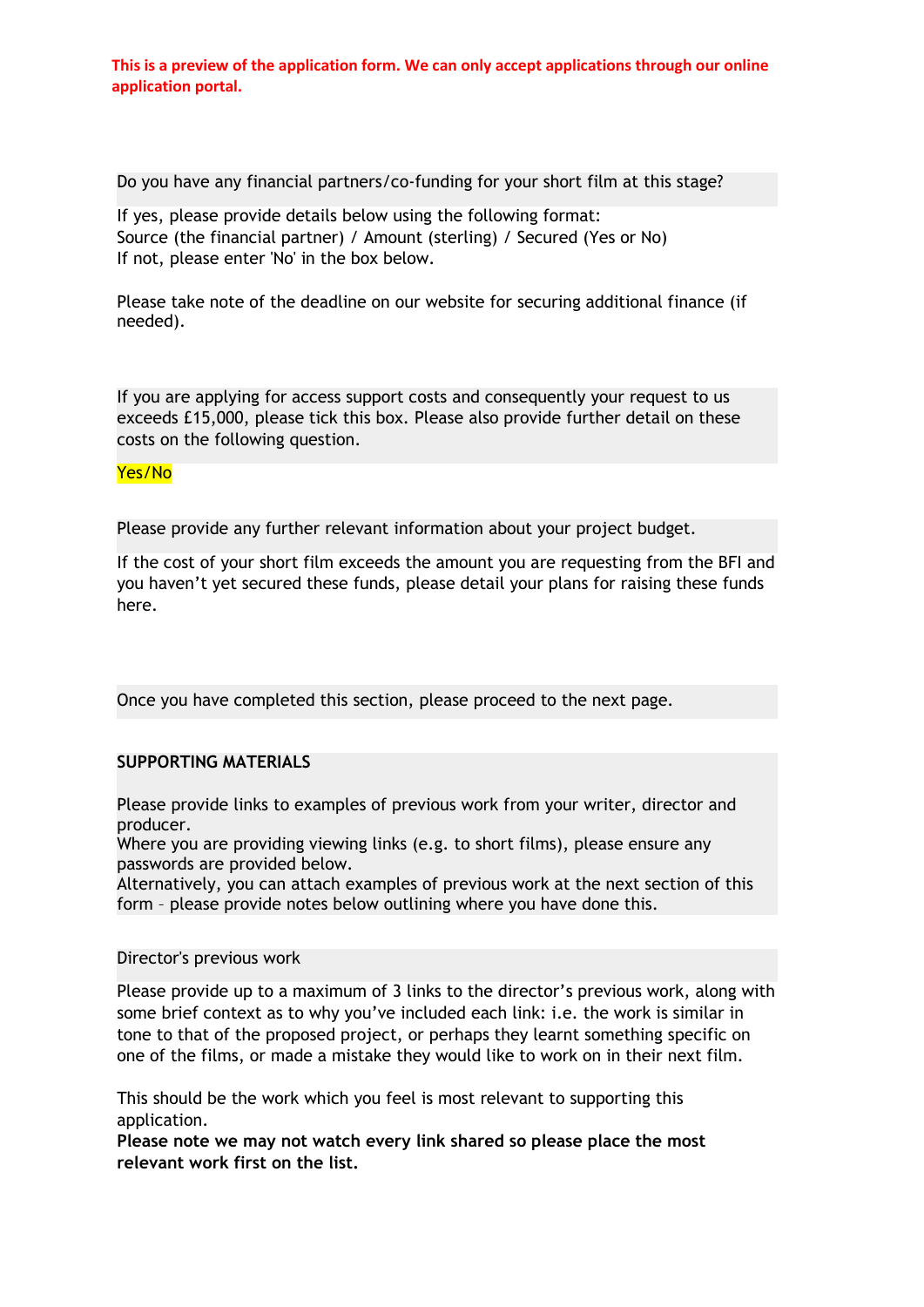Producer's previous work

Writer's previous work

You can also provide links to, or attach, supporting materials relevant to the project you are applying to us for. If you would rather provide attachments, you can do this at the end of the form. We may contact you during the assessment period to ask for further material and will provide a date by which you will need to supply this to us.

Links to materials relevant to the project (photographs, audio work, storyboards or artwork that relate to your proposal)

Once you have completed this section, please proceed to the next page.

### **DECLARATIONS**

#### **Diversity Standards**

I have completed the Diversity Standards section and I am aware that I may be required to review and resubmit this information.

Please tick to confirm:

### Yes/No

## **General Conditions**

I have read and agree to abide by the **BFI National Lottery Funding General** [Conditions.](https://www.bfi.org.uk/sites/bfi.org.uk/files/downloads/bfi-lottery-funding-general-conditions-2019-07.pdf)

Please tick to confirm:

Yes/No

### **Authorised to Apply**

I confirm that I am authorised to make this application and accept a conditional offer. I also have the authority to repay the British Film Institute in the event of the conditions not being met.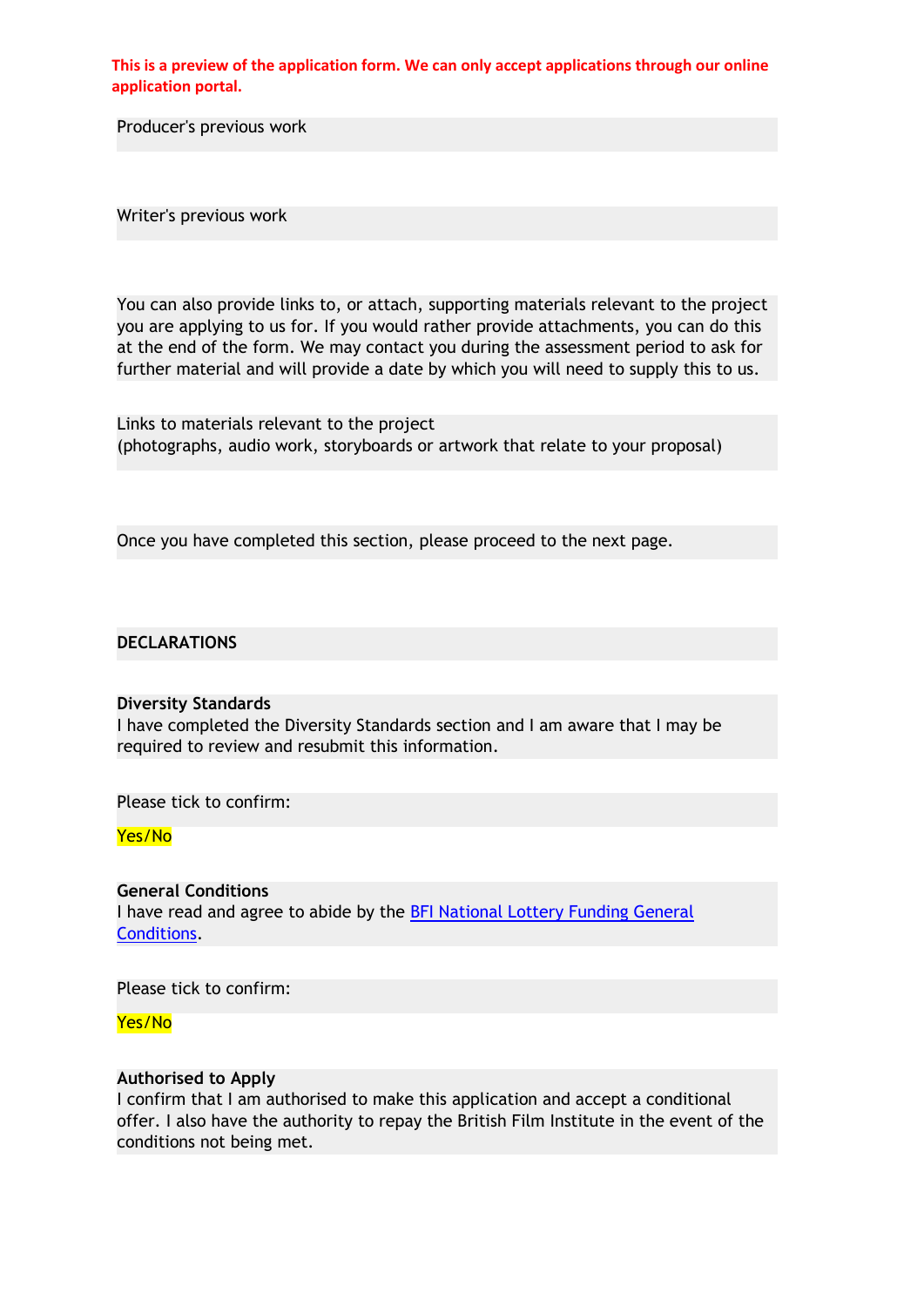Please tick to confirm:

### Yes/No

#### **Supporting Materials**

I have read and understood the British Film Institute's application guidelines. I confirm that the information I have given on this application is true and correct. Any material I have sent to support my application is also true and correct. I will tell you immediately if this information or the supporting material needs to be updated. I am happy for you to provide copies of this form and any supporting material to any person or organisation you wish to consult about my application.

Please tick to confirm:

Yes/No

#### **Conflict of Interest**

To ensure that measures can be introduced to prevent a conflict of interest arising between those assessing an application and the applicant, the British Film Institute is required to identify all relevant financial or personal interests that may exist between applicants and BFI board members, advisory panels, sponsors, donors, partners or employees. The Conflict of Interest covers the interests of themselves, their partner, a close family member or a person with whom they have a close personal relationship, whether or not living in the same household.

Do you or any of your colleagues on the project wish to highlight a potential conflict of interest?

Yes/No

If yes, please give details of the nature of the relationship (e.g. spouse, relative, financial interest):

### **Anti-bullying and harassment policy**

We would like to encourage all organisations that apply to the BFI to have an antibullying and harassment policy in place. You can find the BFI's principles and guidance on this here: [https://www.bfi.org.uk/about-bfi/policy-strategy/bullying](https://www.bfi.org.uk/about-bfi/policy-strategy/bullying-harassment-prevention)[harassment-prevention.](https://www.bfi.org.uk/about-bfi/policy-strategy/bullying-harassment-prevention) Please confirm that you have, or intend to put in place, an anti-bullying and harassment policy for your organisation.

Please tick to confirm:

#### Yes/No

**Please confirm that your film will be fully complete and all deliverables will be delivered, including the film, to the BFI by 15 March 2023:**